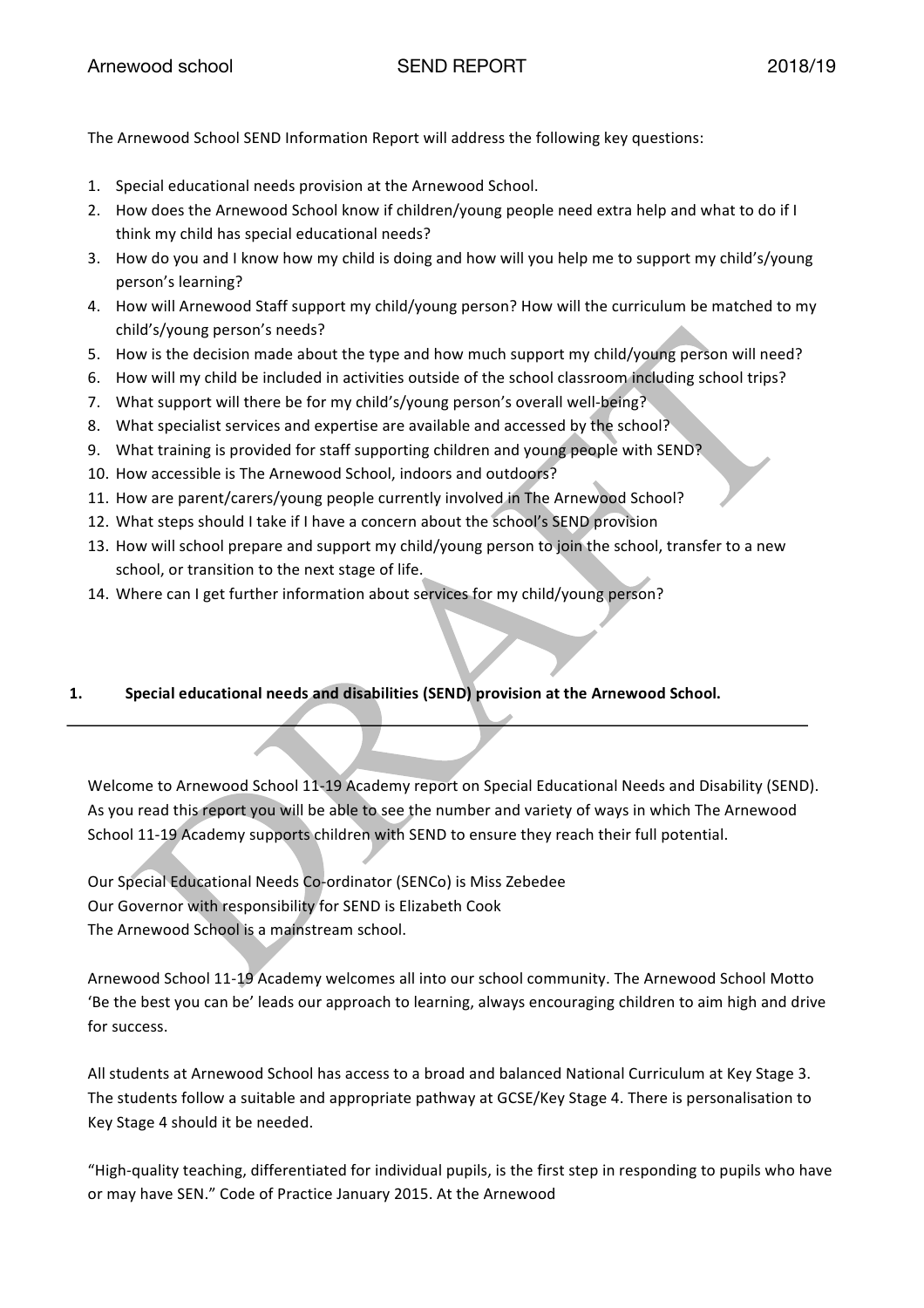School we are committed to ensuring the progress and attainment of SEND and Non-SEND students.

Alongside the High-quality teaching we offer students a range of other means to promote good progress, and include after school support with homework, and a range of short and long-term interventions which are developed on an individual basis dependent on need.

The progress of all students in the school is tracked and teachers are responsible for the progress of SEN students through a diverse, differentiated, multi sensory and high quality teaching. The SEND department also monitor the progress of the SEND students and liaise with teachers regarding progress, and identifying any barriers to their learning.

At the Arnewood School we strive to ensure attendance is good for all students. When a student's attendance falls to 90% it is equivalent to missing half a day a week. The is a lear link between attendance and achievement, academically and socially. Regular and persistent absence can result in a Penalty Notice issued. Information relating to this is available in The Arnewood School Attendance Policy.

If you would like to know more information about what we offer for SEND students Please contact the school on 01425 625400

2. **How does The Arnewood School know if children/young people need extra help and what to do if I think my child has special educational needs?**

The Arnewood School uses guidance provided by Hampshire County Council to identify special education needs. A wealth of information is gathered for SEND children/young people, as follows:

- Liaison with primary feeder schools prior to entry in Year 7. This happens during the summer term of Year 6;
- Analysis of testing information. Students attend The Arnewood School for two induction days. During this time the students will all take Cognitive Ability Tests (CAT) and a Dyslexia Screener Test. This provides the school with data in which to prepare ahead for your child's transition to Arnewood.
- The school uses a number of additional tests, at times, including: Wide Range Intelligence Test (WRIT); Wide Range Achievement Test 4 (WRAT 4); Strengths and Difficulties Questionnaire (SDQ) and Dyslexia Profile. The latter is utilised to assess further any students who are identified by the Dyslexia Screener.
- Prior achievement at Key Stage 2;
- Concerns about progress of a child raised;
- We carry out further assessments for Access Arrangements to support application; and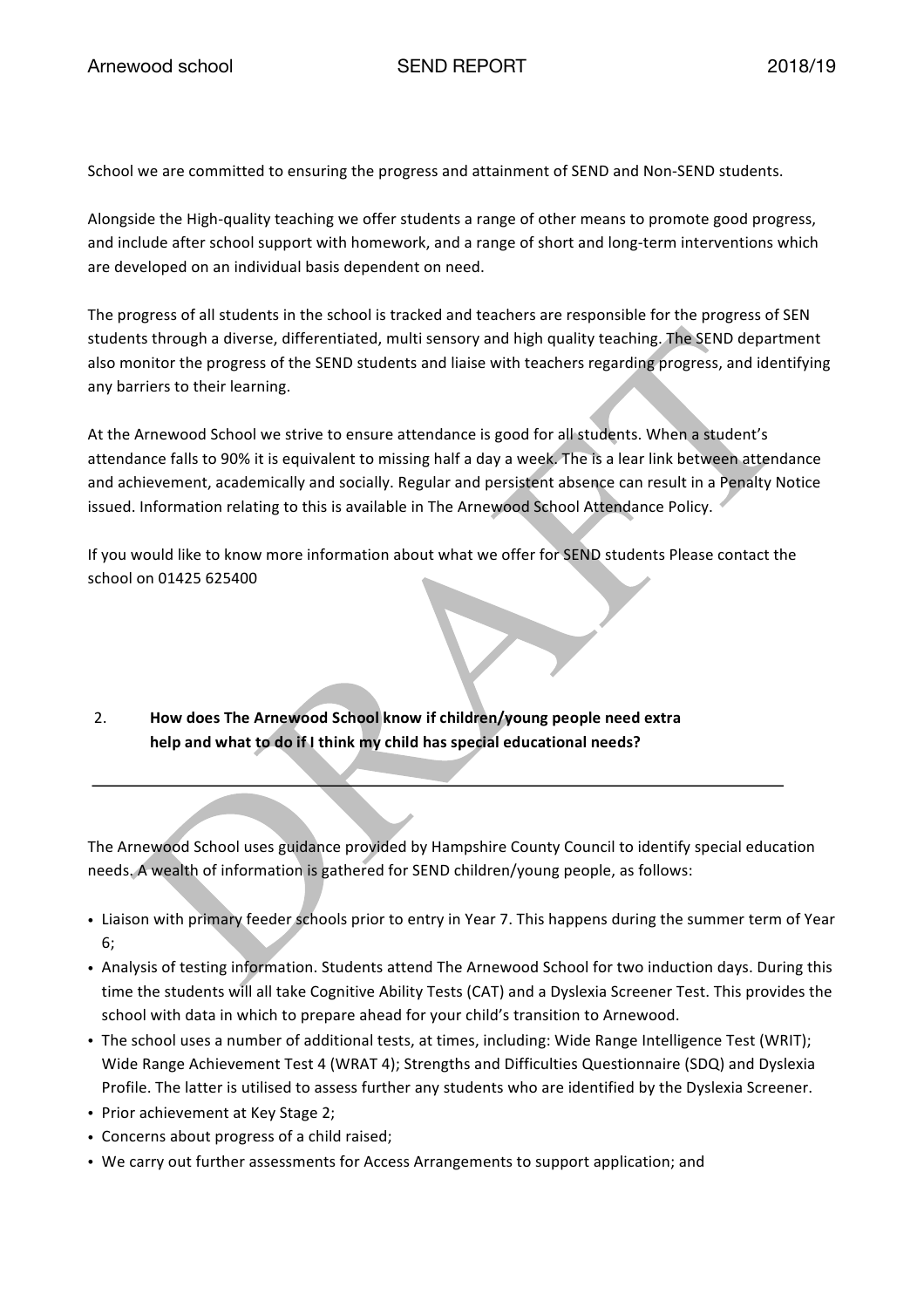• We provide teaching and support staff with a detailed picture of need for all students on the SEND register at SEN Support or with an Education, Health and Care Plan (EHCP)

## The **Children and Families Act 2014** states that:

(1) A child or young person has SEN if they have a learning difficulty or disability which calls for special educational provision to be made for him or her;

(2) A child of compulsory school age or young person has a learning difficulty or disability if he or she:

- (a) has a significantly greater difficulty in learning than the majority of others of the same age, or
- (b) Has a disability which prevents or hinders him or her from making use of educational facilities of a kind generally provided for others of the same age in mainstream schools or mainstream post-16 institutions.

(3) A child under compulsory school age has a learning difficulty or disability if he or she is likely to be within subsection (2) when of compulsory school age (or would be likely, if no special provision were made;

(4) A child or young person does not have a learning difficulty or disability solely because the language (or form of language) in which he or she will be taught is different from the language (or form of language), which is or has been spoken at home;

# The **Equality Act 2010** states:

'a person who has a disability if they have a physical or mental impairment and the impairment has a substantial and long-term adverse effect on their ability to carry out normal day-to-day activities.

'long term' is a 'year or more'; and 'substantial is 'more than minor or trivial'.

A physical or mental impairment includes:

- Learning difficulties;
- Medical conditions including Diabetes, severe forms of asthma and Diabetes;
- Speech, language and communication impairments;
- Autism
- Specific learning difficulties; including Dyslexia.

A young person has special educational needs if he or she has a learning difficulty or disability which calls for special provision to be made for her or him.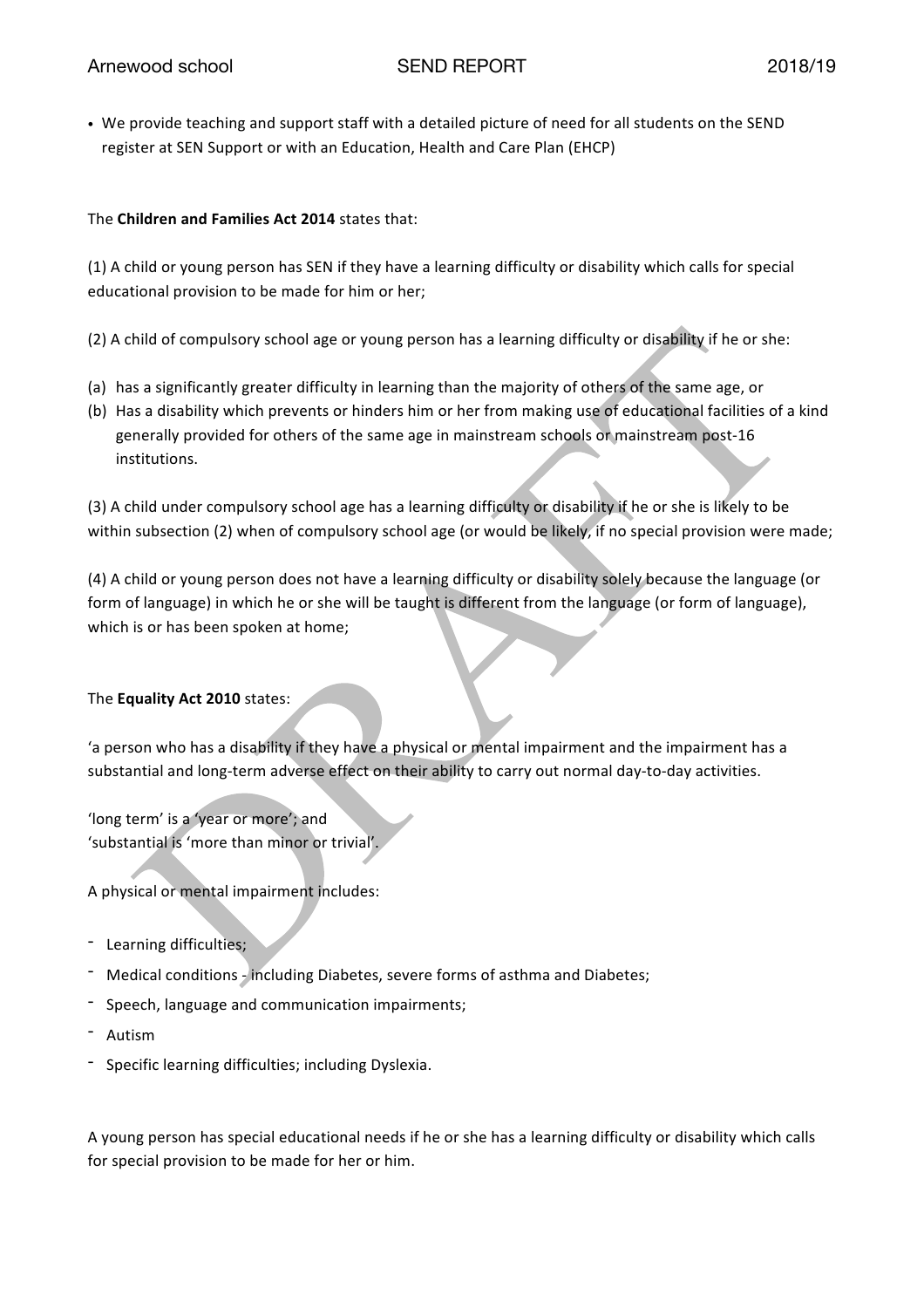A young person has a learning difficulty or disability if he or she: (a) has a significantly greater difficulty in learning than the majority of others of the same age, or

(b) Has a disability which prevents or hinders him or her from making use of educational facilities of a kind generally provided for others of the same age in mainstream schools.

# **3. How do both you and I know how my child is doing and how will you help me to support my child's/young person's learning?**

- We regularly use data and assessments to track all student progress at the Arnewood School. Your child will be set targets which are available to all teachers to help support your child in achieving the targets.
- Reading and spelling test data.
- We currently use Individual Learning Plans (ILP) to advise staff and support students with SEND. We review these termly, and parents and students are invited to be involved.
- Training on differentiation and ADHD have been provided for staff and through discussions good practice is shared.
- Achievement is celebrated using the school Rewards system for all students.
- Parent consultation evenings throughout the year.
- Ratio Gains: this is the amount of progress made, divided by the time spent on the intervention.
- Annual Reviews for children/young people with Education Health and Care Plans (EHCP)

Practically, some examples may include:

- Trained staff to help students with emotional literacy difficulties;
- We develop learning programmes with parents and students when facing new challenges within SEND.
- An established transition programme for Year 6 students through strong links and communication with the primary schools to ensure students feel confident and happy in Year 7, at the Arnewood school.
- We have a range of programmes to support specific students socially, emotionally and academically.
- We offer continued support for SEND students at The Arnewood School, throughout their time on the SEND register.
- **4. How will The Arnewood School Academy staff support my child/young person? How will the curriculum be matched to my child's/young person's needs?**

The Arnewood School adopts the graduated approach to intervention.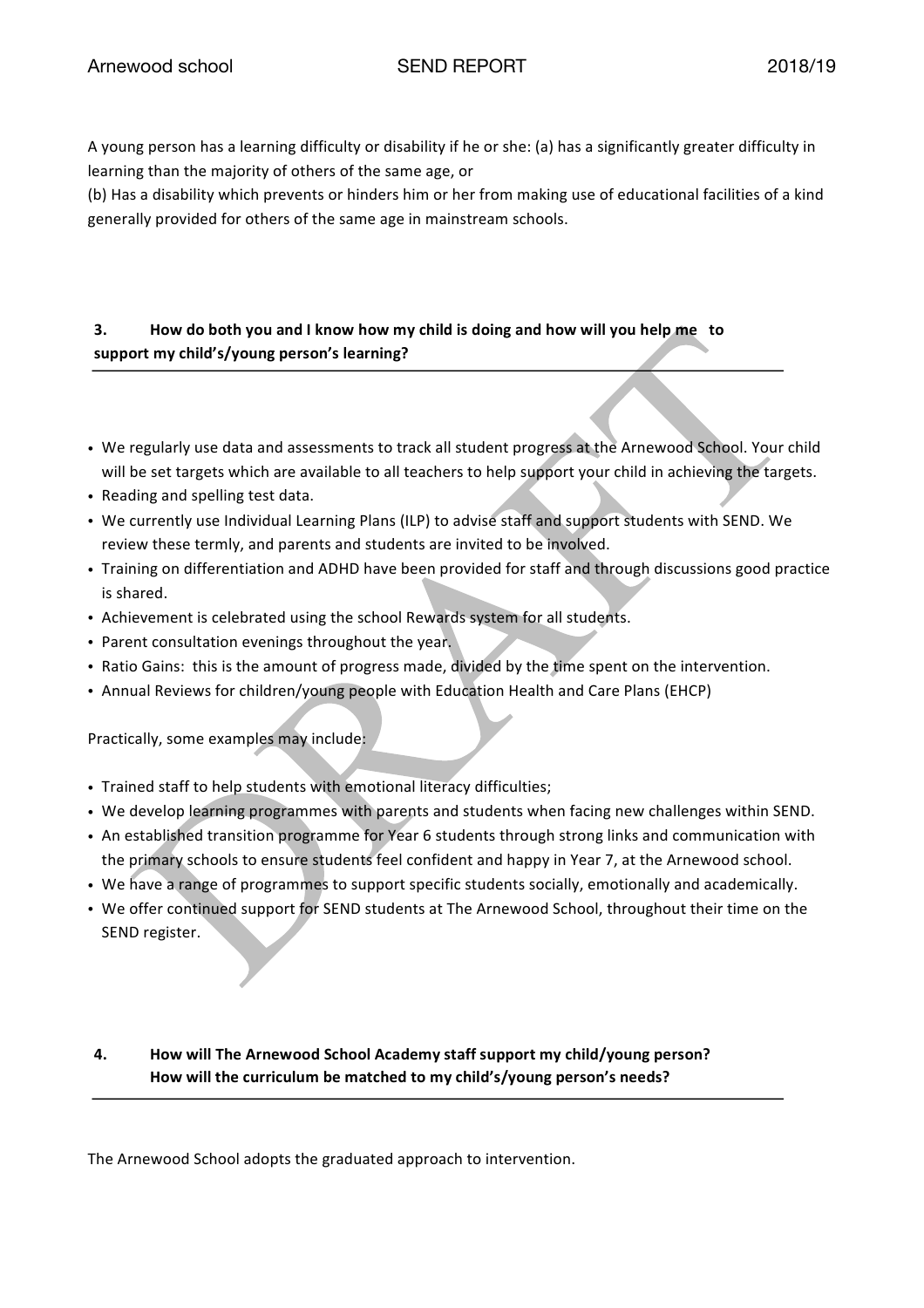The best way for SEND students to make progress is through high quality teaching. Teachers are expected to differentiate lessons to meet the needs of children and remove barriers to learning.

Clear lesson objectives that are displayed, shared with the children, and returned to throughout the lessons is the most effective inclusion of all students in the classroom. A

multi sensory approach is the best way to accommodate the learning needs of all students in the classroom.

The Arnewood school includes the following features:

- High expectations and demands of pupil involvement and engagement in their own learning;
- High levels of interaction for all pupils;
- Suitable use of teacher questioning, modelling and explaining;
- Learning through discussion, with regular opportunities for pupils to talk, both individually and in groups;
- An expectation that pupils accept responsibility for their own learning and work independently
- Regular use of encouragement and praise to engage and motivate pupils.

# *Some of our students will require additional intervention, in addition to the high quality, differentiated and inclusive teaching.*

A range of interventions are used by The Arnewood School, such as: Toe by Toe, Accelerated Reader; Buddy Reading; 6th Form one to one; Word Shark; Plus 1; Power of 2; Times tables; Number Shark; ELSA; Precision teaching; Zones of Regulation.

The support through tailored additional interventions is designed to increase the rates of progress. Children without intervention will make one months progress in one month. Interventions are aimed to double the rate of progress and secure learning for a number of students, individually and small groups.

The intention of the interventions is for students who can be expected to 'close the gap' with their peers, as a result. Interventions are usually provided during registration time to ensure children can access a wide National Curriculum, with TA support in classes to assist students, according to best practice.

SEND students who may be included in this type of intervention are students who can close the gap, and whose attainment is below the Age Related Expectations in English and Mathematics.

# *A minority of students will require an increasingly personalised programme based on independent evidence of what works for them. In addition there may be outside support agencies involved, specifically targeted to meet the individual needs of the child.*

This type of support is provided to maximise progress and minimise the performance gap. This will entail some of the interventions mentioned above. Alongside this there may be input from external agencies, such as CAMHS.

Learning support provides a safe place for students and we have trained ELSA staff to assist students with their emotional well-being. Learning Support is utilised by children that may need a reduced timetable, one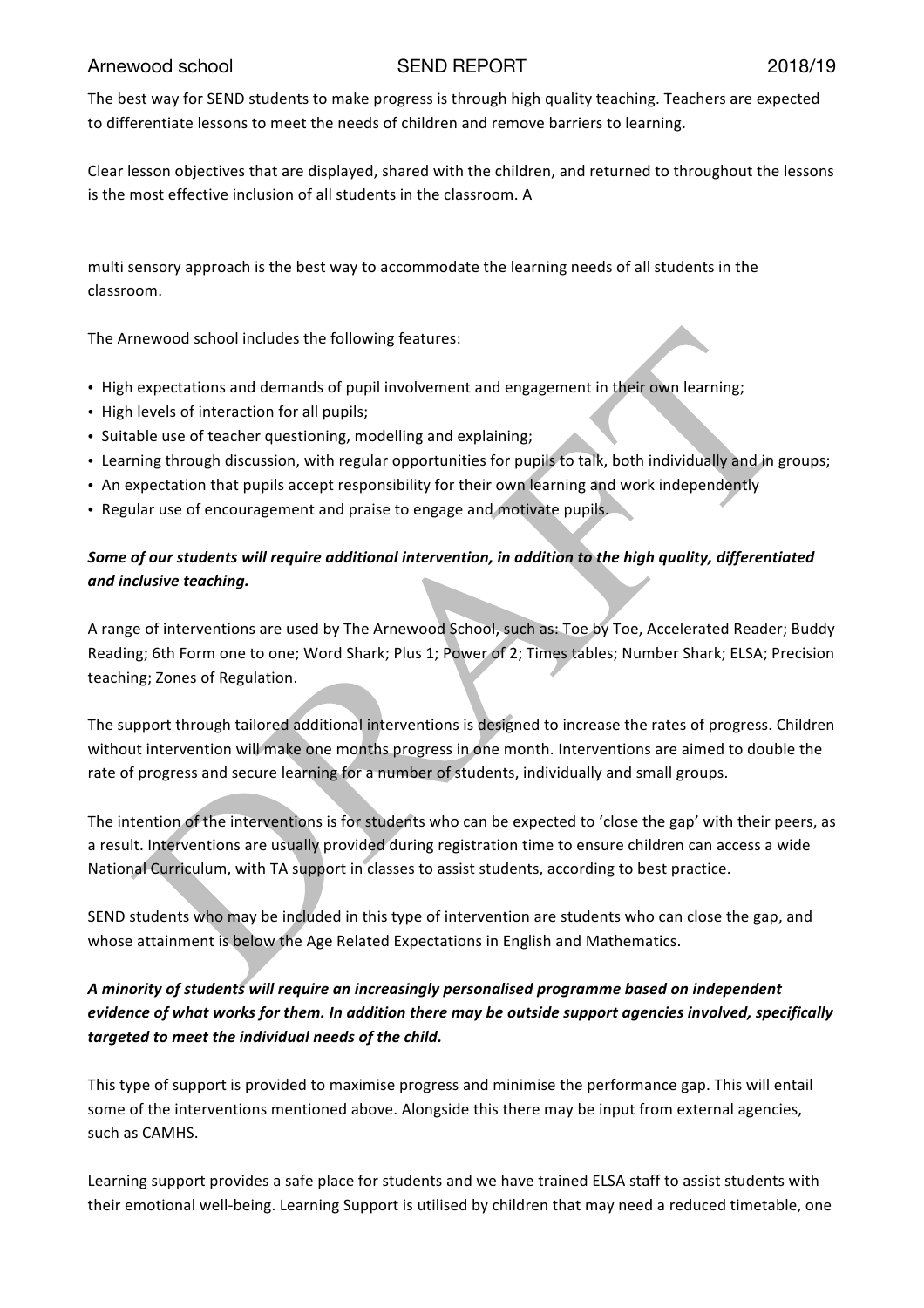to one interventions, respite from lessons or due to physical barriers. The Arnewood School has access to the school nurse for additional support. Each year group has a pastoral support person attached. External agencies include 'It's Your Choice', CRUZ, Simon Says and these are well received and utilised to meet the needs of our students.

Students at this level of support may have an EHCP, or a Special Educational Needs Support Agreement (SENSA)

In addition children identified as SEN Support or EHCP have access to:

- TA support in class;
- option pathways at Key Stage 4;
- Reasonable adjustments to meet the needs of students with physical disabilities.

# **5. How is the decision made about the type and how much support my child/young person will receive?**

The aim of the provision is to identify and assess the SEND and to plan provision needed on an individual basis, to allow each student to achieve their best at Arnewood School.

- 1. Some students will require some level of intervention to 'close the gap' and get back on track with their attainment in literacy and numeracy or students with additional needs such as looked after children who may need some ELSA support;
- 2. A smaller group of children who require more specialist programmes or have outside agency involvement, such as, Child and Adolescent Mental Health Services (CAMHS).
- 3. Any student with an EHCP or has severe and complex needs.

### **Children who need extra support to achieve their full learning potential. We will:**

- assess the needs of the student to identify the specific area of need and put together an Individual Learning Plan (ILP). We encourage students and parents/carers to be involved in the development of the ILP. The ILP provides teachers with the information to personalise the learning of students and to implement strategies to remove barriers to learning and progression.
- Teaching Assistants work across the curriculum, some according to qualifications and strengths.
- Students are allocated a mentor, as required, and is the key point of contact for your child.
- Parents and children are invited to be part of this process.
- Individual Learning Plans are reviewed termly; SENSA funding may be considered if the provision is not making the progress intended.

•

### **Children with SEND who need support from outside agencies**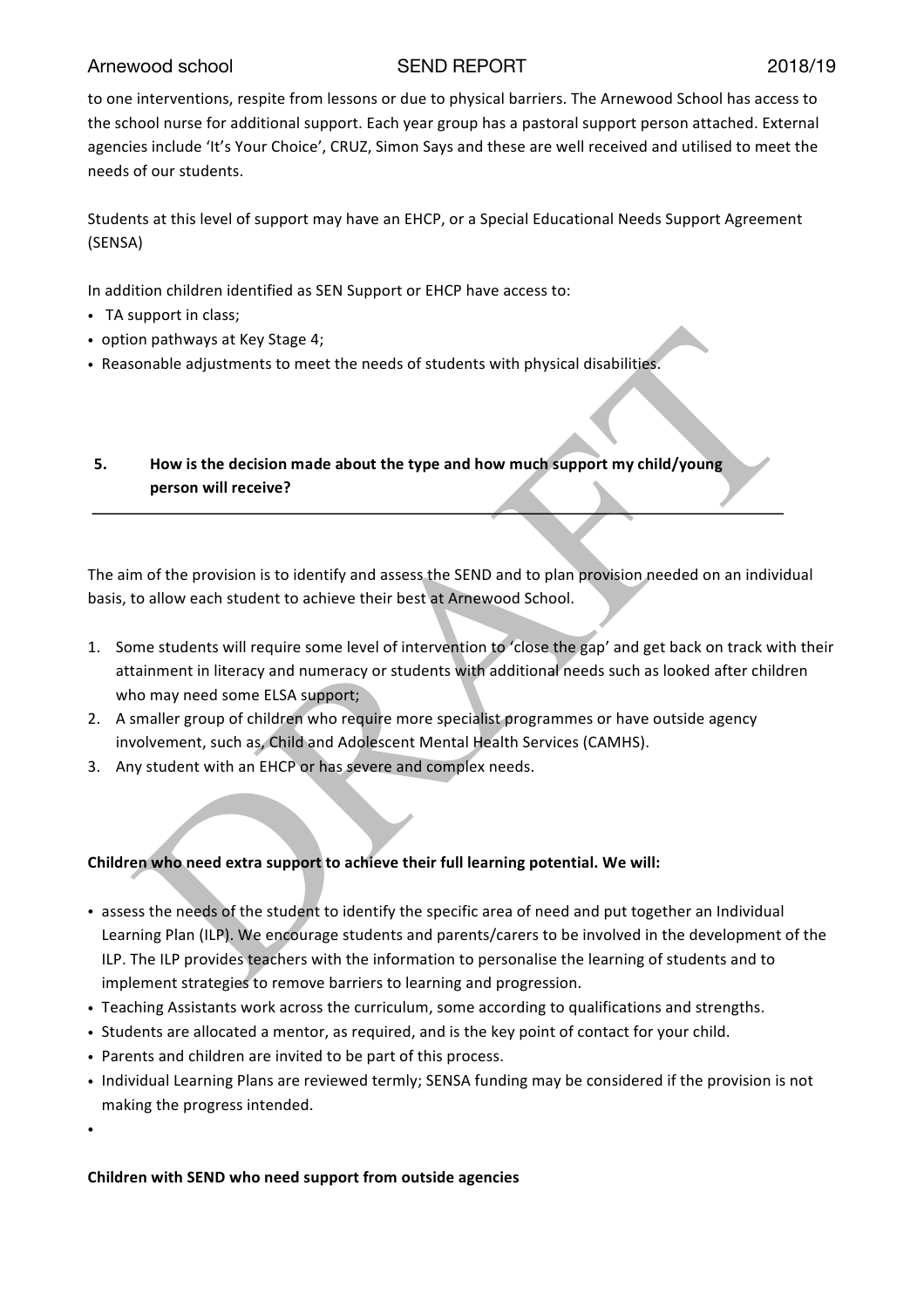Some students with SEND may need support from outside professionals from the school setting to be able to learn and achieve in school. If this is the case then those views will be considered in the completion of the ILP.

This might include:

- **-** Parent/School seeking advice about a young person and referrals to CAMHS and Education Inclusion Service.
- **-** School requesting Educational Psychologist involvement;
- **-** School requesting specialist services for disabilities.

## **Education Health and Care Plans.**

Hampshire Local Authority SEN Department will be responsible for the EHC Plan and reviews are held annually to assess the progress made and ensure that that the correct targeted support is being given.

# **6. How will my child be included in activities outside the school classroom, including school trips?**

The Arnewood school is a fully inclusive school.

- No child is excluded from school activities based on SEND. Risk assessments are carried out and if it indicates an unavoidable risk this may preclude an individual's involvement.
- The SEND department may allocate additional support on school trips, as necessary and based on individual needs.
- Behaviours for Learning are rewarded, and students achieve rewards of increasing prestige as they gather reward points to milestones.These achievements are celebrated in assemblies.
- TA's are trained annually on Manual Handling and use of the EVAC chair.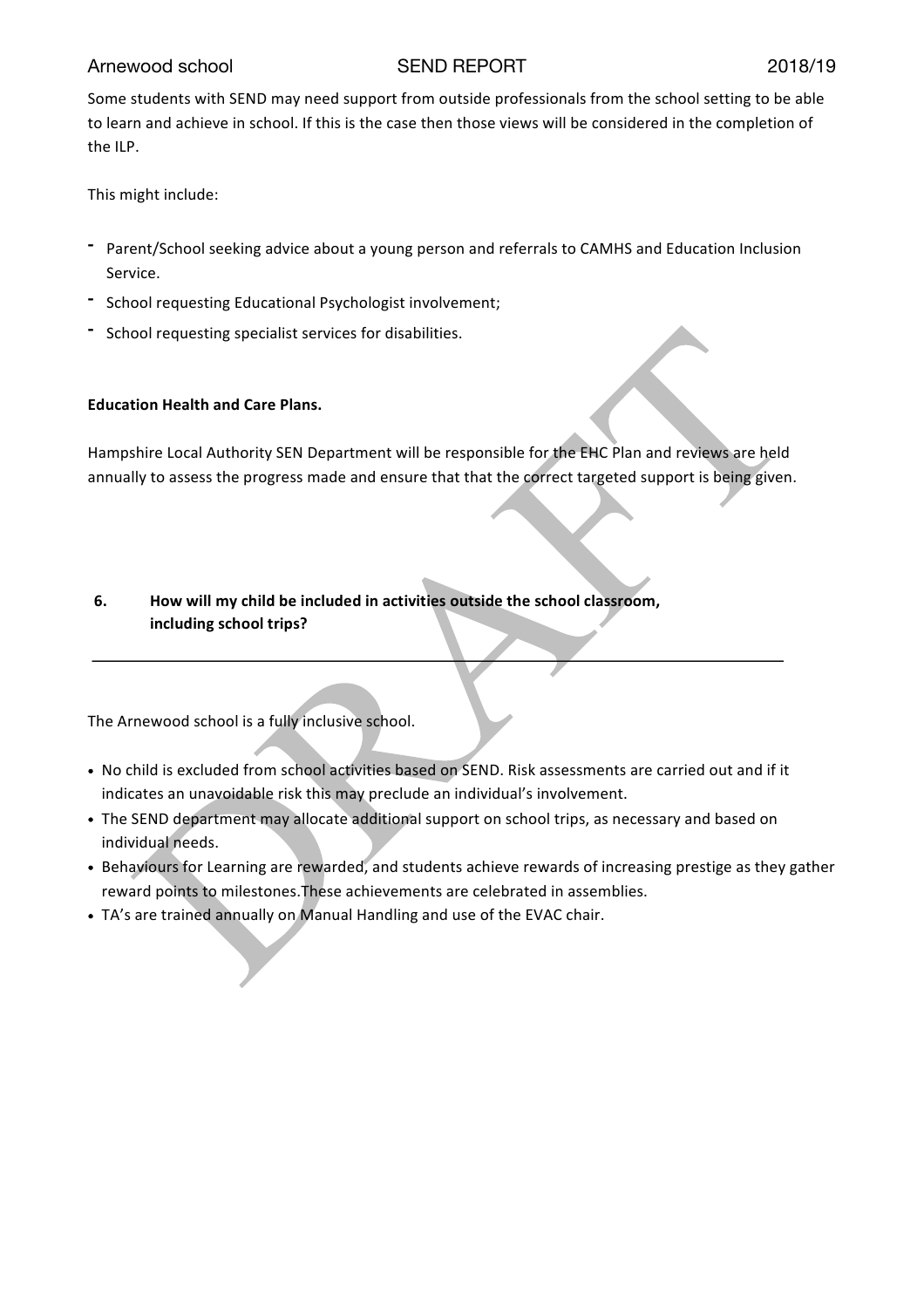## **7. What support will there be for my child's/young person's overall well-being?**

- Every child at Arnewood School, including those with special educational needs, has a form tutor who is responsible for their pastoral needs;
- Year Heads and Pastoral Support Leaders oversee the work of the form tutor;
- Learning support may provide additional levels of support such as mentoring and Emotional Literacy Support Assistants.
- PSHE is embedded in the curriculum and students rotate to study a range of topics and wider issues of citizenship and life in the modern day;
- Matron can store and make available medication according to the students individual Medical Care Plan.
- External Agency Support. One to one support through 'It's Your Choice' timetabled weekly for students referred to the service. There is a drop in session available on Tuesdays between 3-5pm and students can self-refer to this after school service. Details are available in school from Matron.
- •Donna Lenton Early Help Hub.Supporting families and students.
- The school has a unisex disabled toilet and is accessible to all on the ground floor.
- Risk assessments are carried out on individual students and are reviewed termly or sooner depending on individual student needs at any given time.
- Mental Health concerns are shared, in line with the school Safeguarding Policy.
- **8. What specialist services and expertise are available or accessed by the school?**

The school access support and advice from a range of agencies. Current examples are: Hampshire Educational Psychology Services and Solent Educational Psychology Services; Greenwood School; Lakeside; CAMHS; NHS; Occupational Therapy; Physiotherapy; Specialist Advisory Services for physical disabilities, visual impairment and hearing impairment; Speech Language and Communication; It's Your Choice; Early Help Hub; Education Inclusion Service.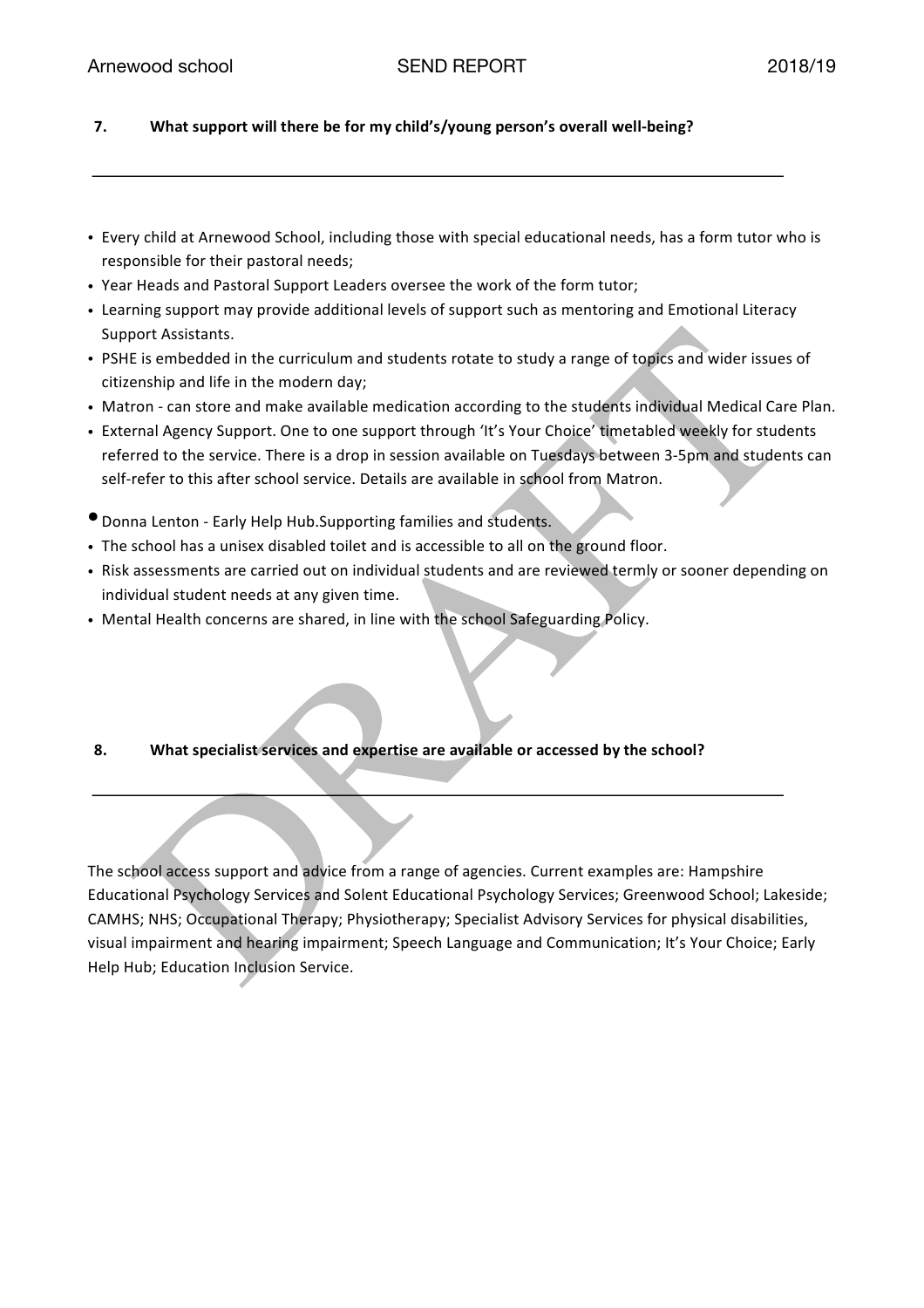**9. What training is provided for staff supporting children and young people with SEND?**

All staff at Arnewood School are committed to providing education and support for students with SEND.

Training is provided according to the school requirements and funding availability.

Some staff at Arnewood school have additional qualifications or have attended training which can be used as part of the School Development Plan or individual plans to help all children with SEND access the school National Curriculum.

Some qualifications or training attended held by staff, include:

- Level 2 Teaching and Learning;
- Level 3 Teaching and Learning;
- Raising boys attainment;
- Differentiation in the classroom;
- ADHD;
- Access Arrangements: Reasonable Adjustments;
- Psychometric Testing Level 7;
- Speech, Language and Communication;
- Mental Health;
- Challenging Behaviour;
- ELSA;
- Health and Safety: Risk Assessments and Trainer qualification;
- Manual Handling;
- EVAC training;
- Accelerated Reader;
- Dyslexia Awareness and support;
- Degree;
- A Level Mathematics
- A Level Science;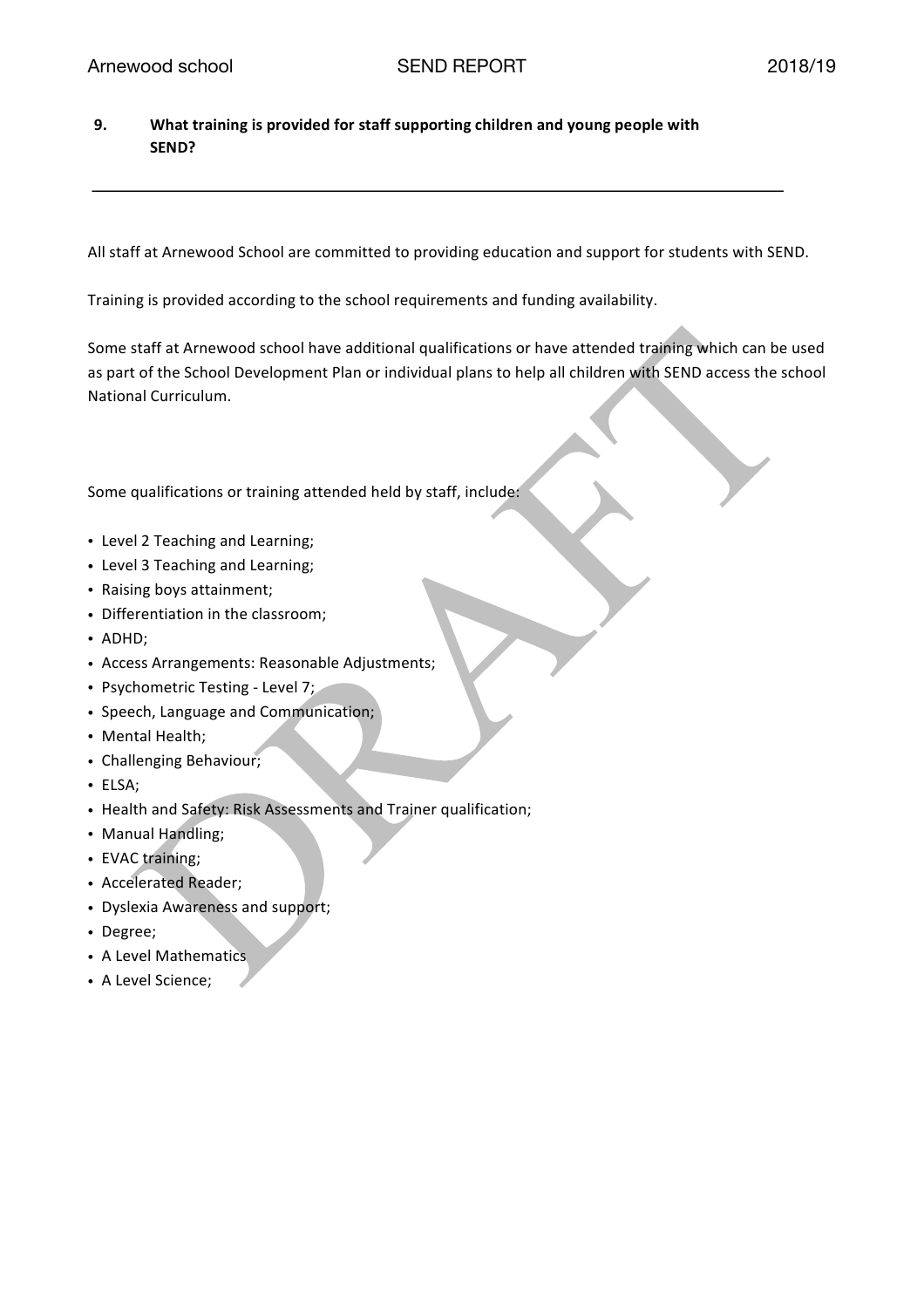## 1**0. How accessible is Arnewood School (both indoors and outdoors)?**

The Arnewood School will make every effort to ensure a child/young person has full access to the curriculum and is given every opportunity to succeed.

- The Arnewood School is not a designated Local Authority 'resourced' school for specific SEND.
- The school is accessible for students in wheelchairs;
- Teaching rooms are located on the ground floor or where a room can be accessed using the lift.
- The route around the school is flat and fully accessible.
- One building is currently only accessible using stairs. Reasonable adjustments are made to ensure access to a curriculum subject is based in an accessible place, which is either ground floor or via the lift.
- The school has designated disabled parking bays which are located at the front of the school adjacent to Reception.
- Specialist equipment and any adaptations to the school site are sought through the Hampshire Specialist Advisory Service.
- 11. **How are parents/carers/young people involved in Arnewood School? How can I get involved and who can I contact for further information?**
- Through liaison with primary schools there are additional opportunities to work with students and parents to arrange additional visits for SEND students.
- Parents can be involved through the Individual Learning Plans (ILP) reviews, Parental Consultation Evenings, Parent Tutor Afternoon, Open Afternoons, Transition evenings for Year 6 students; and through meetings with the SENCo and Learning Support Manager.
- If your child has an ongoing medical condition or illness the school will support you and your child to ensure involvement in their education plans.
- Parents are key to improving the chances of achievement of their children in school by ensuring regular attendance is one of the most important ways a parent can be involved. The national statistics provide the following on the difference attendance can make towards your child achieving expected progress.
	- 95-100% their chances are nearly 7 out of 10.
	- 90-95% which is the same as one day off every two weeks. Their chances diminish significantly to just over 5 out of 10;
	- less than 85% their chances are greatly reduced at just under 1.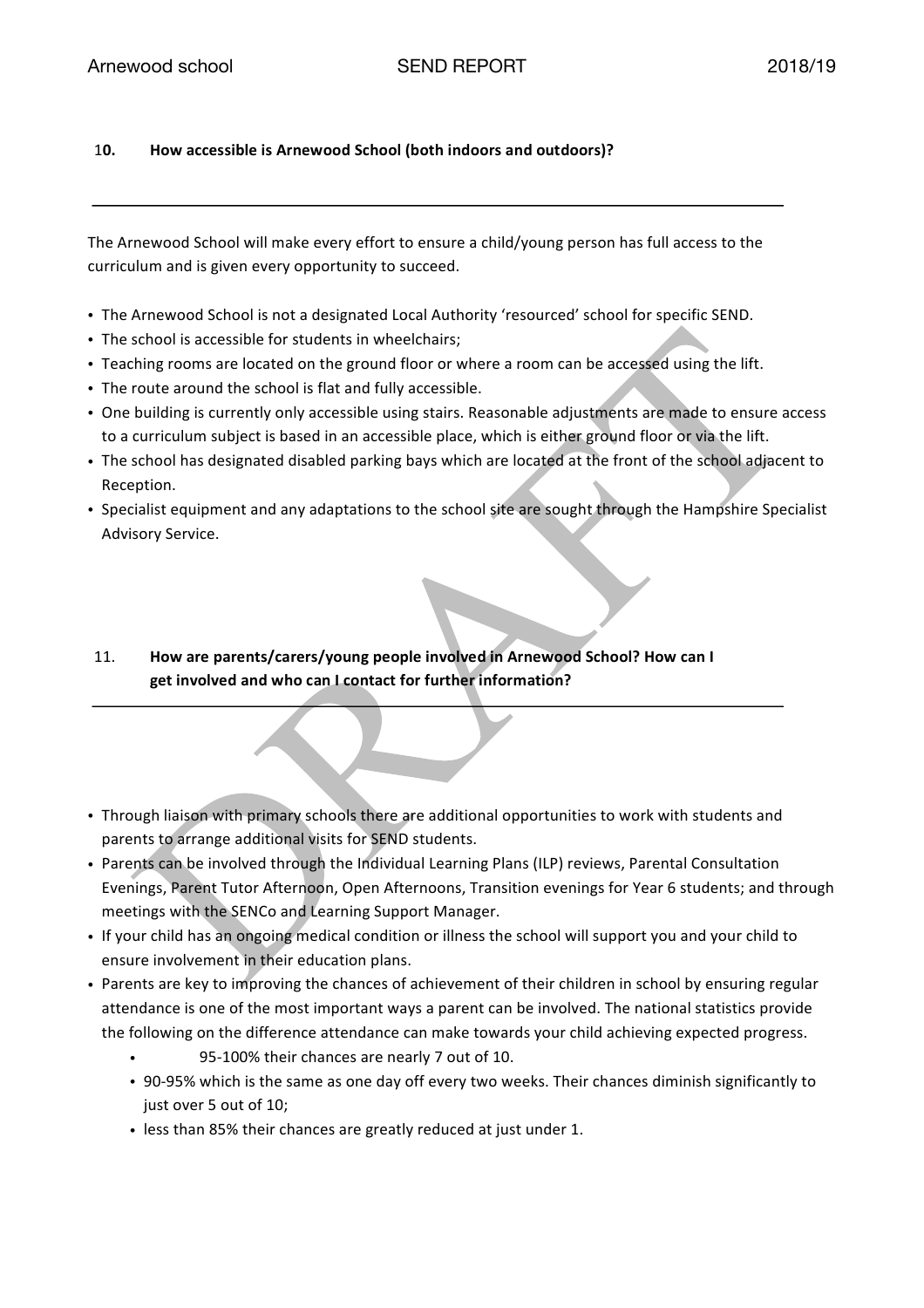- Arnewood school holds numerous transition evenings for Year 6 students and parents. All parents of students in Year 6 allocated a place at Arnewood School are invited to attend with their parents. At this evening your child will meet their form tutor and you will be an opportunity to meet key staff, which usually include: Senior Leadership; Head of Year 7, Pastoral Support and SENCo.
- Student, Parents and Teachers views are sought as part of the Annual Review for EHCP students.
- Through liaison with the primary schools there may be additional transition visits. The SENCo and Learning Support Manager can be contacted by parents of students with special educational needs should they have any concerns, at any stage.
- Parents are invited to participate in the planning and review of their Individual Learning Plan (ILP), Parent Consultation Evening, Parent Tutor afternoon and feedback on reports and progress checks.
- If there should be a need to make an application for an Education, Health and Care Plan (EHC Plan), an application will be made to the Local Authority, following the correct guidelines and involvement of outside agencies, including an Educational Psychologist and will fully involve the parents/carers and the student throughout the process.
- 12. What steps should I take if I have a concern about the school's SEND provision?

\_\_\_\_\_\_\_\_\_\_\_\_\_\_\_\_\_\_\_\_\_\_\_\_\_\_\_\_\_\_\_\_\_\_\_\_\_\_\_\_\_\_\_\_\_\_\_\_\_\_\_\_\_\_\_\_\_\_\_\_\_\_\_\_\_\_\_\_\_\_\_\_\_\_\_\_\_\_

Learning Support Manager: Mrs Lisa Guy

SENCo: Miss Alison Zebedee

Assistant Headteacher: Mr Paul Barrett

Headteacher: Mr N. Pressnell

Enquiries regarding SEND provision should be made to the SENCo, Miss Alison Zebedee.

Telephone: 01425 625400 Email: a.zebedee@arnewood.hants.sch.uk

The above information is correct at this time. June 2018

13. How will the school prepare and support my child/young person to join the school, transfer to a new school, or transition to the next stage of life?

\_\_\_\_\_\_\_\_\_\_\_\_\_\_\_\_\_\_\_\_\_\_\_\_\_\_\_\_\_\_\_\_\_\_\_\_\_\_\_\_\_\_\_\_\_\_\_\_\_\_\_\_\_\_\_\_\_\_\_\_\_\_\_\_\_\_\_\_\_\_\_\_\_\_\_\_\_\_

• At Arnewood School we have an established and thorough transition programme for students in Year 6 and work closely with our link primary schools to ensure students are happy and confident in Year 7. Meetings are held with the SENCo of the primary schools to ensure information is shared and up to date. Transition Plan Agreements are completed as required, and these are reviewed during the first term.